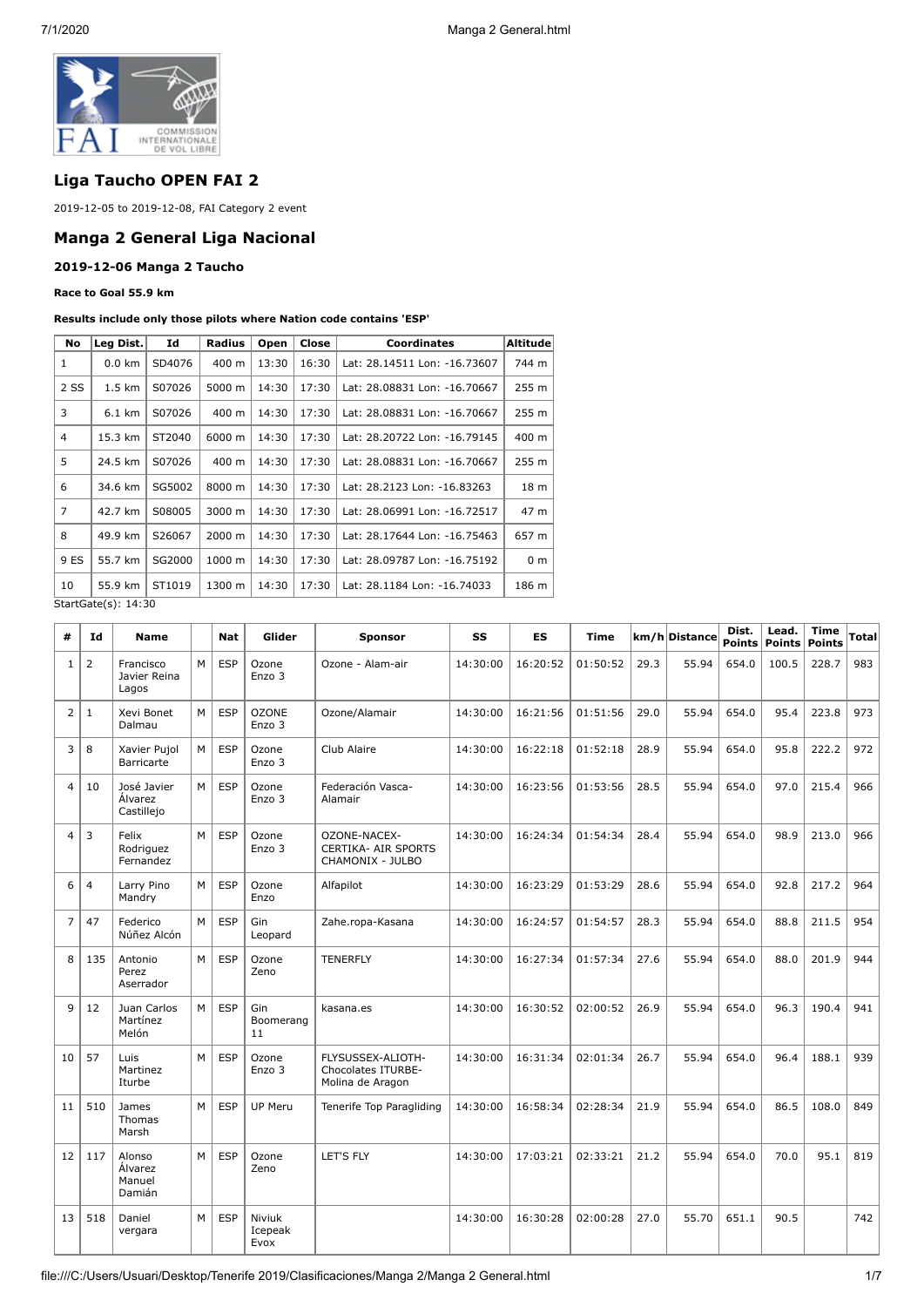| #  | Id  | Name                                        |   | Nat        | Glider                     | <b>Sponsor</b>                                                                                           | SS       | ES | Time | km/h Distance | Dist.                  | Lead.                 | Time          | Total |
|----|-----|---------------------------------------------|---|------------|----------------------------|----------------------------------------------------------------------------------------------------------|----------|----|------|---------------|------------------------|-----------------------|---------------|-------|
| 14 | 64  | Luis manuel                                 | M | <b>ESP</b> | Ozone                      | enminube                                                                                                 | 14:30:00 |    |      | 54.11         | <b>Points</b><br>632.5 | <b>Points</b><br>84.9 | <b>Points</b> | 717   |
|    |     | Ramos<br>chinea                             |   |            | Zeno                       |                                                                                                          |          |    |      |               |                        |                       |               |       |
| 15 | 22  | Daniel<br>Crespo<br>Valdez                  | M | <b>ESP</b> | Gin<br>Boomerang<br>11     | Ojovolador.com - GIN -<br>Kasana.es                                                                      | 14:30:00 |    |      | 52.38         | 612.3                  | 96.7                  |               | 709   |
| 16 | 80  | Jose Manuel<br>Reina Lagos                  | M | <b>ESP</b> | Ozone<br>Zeno              | Excavaciones y<br>transportes Benalvalle<br>sl                                                           | 14:30:00 |    |      | 53.62         | 626.7                  | 81.0                  |               | 708   |
| 17 | 6   | Miguel Diaz<br>Ruiz                         | M | <b>ESP</b> | Ozone<br>Enzo 3            | Alamair                                                                                                  | 14:30:00 |    |      | 52.29         | 611.3                  | 94.2                  |               | 706   |
| 18 | 501 | Andres<br>Agredo<br>Perez                   | M | <b>ESP</b> | Ozone<br>Zeno              |                                                                                                          | 14:30:00 |    |      | 52.73         | 616.4                  | 85.4                  |               | 702   |
| 19 | 31  | Juan Carlos<br>Becerra                      | M | <b>ESP</b> | Ozone<br>Zeno              | Parapentealicante.com                                                                                    | 14:30:00 |    |      | 52.31         | 611.5                  | 88.2                  |               | 700   |
| 20 | 5   | Jesus costa<br>sanchez                      | M | <b>ESP</b> | Gin<br>Boomerang<br>11     | KASANA.ES-GIN<br>GLIDRES-<br>Mediterranean<br>Paragliders.com-<br>parapentedesnivel.com-<br><b>FAMUR</b> | 14:30:00 |    |      | 52.72         | 616.3                  | 83.0                  |               | 699   |
| 21 | 173 | Antonio<br>Martinez<br>Perez De<br>Cea      | M | <b>ESP</b> | Ozone<br>Zeno              | MISCO.SA                                                                                                 | 14:30:00 |    |      | 52.04         | 608.4                  | 88.9                  |               | 697   |
| 22 | 26  | Vasile<br>Bogdan<br>Clinciu                 | M | <b>ESP</b> | Ozone<br>Zeno              | Paragliding-romania.ro                                                                                   | 14:30:00 |    |      | 49.36         | 576.9                  | 90.9                  |               | 668   |
| 23 | 37  | Cristo<br>Afonso<br>linares                 | M | <b>ESP</b> | Niviuk<br>Icepeak<br>Evox  | Kangaroo Tandem -<br>Tenerife Paragliding<br>Center                                                      | 14:30:00 |    |      | 48.98         | 572.5                  | 81.5                  |               | 654   |
| 24 | 9   | Roger Pifarré<br>Abad                       | M | <b>ESP</b> | Niviuk<br>Icepeak<br>Evox  | Åger Aventura't                                                                                          | 14:30:00 |    |      | 48.55         | 567.5                  | 82.5                  |               | 650   |
| 25 | 14  | Vicente<br>Gallart Feria                    | M | <b>ESP</b> | <b>UP Guru</b>             | Aransworld                                                                                               | 14:30:00 |    |      | 48.28         | 564.4                  | 77.5                  |               | 642   |
| 25 | 54  | Gregorio<br>Gonzalez<br>Oliva               | M | <b>ESP</b> | Ozone<br>Enzo 3            | TENERFLY / NIVEL 21                                                                                      | 14:30:00 |    |      | 48.17         | 563.1                  | 79.2                  |               | 642   |
| 27 | 504 | David Garcia<br>Gonzalez                    | м | <b>ESP</b> | Ozone<br>Enzo 3            |                                                                                                          | 14:30:00 |    |      | 46.94         | 548.7                  | 64.7                  |               | 613   |
| 28 | 68  | Carlos<br>Madrueno                          | М | <b>ESP</b> | Ozone Z-<br>Alps           |                                                                                                          | 14:30:00 |    |      | 45.97         | 537.3                  | 69.7                  |               | 607   |
| 29 | 247 | Afranio<br>Gonzalez<br>Cabrera              | M | <b>ESP</b> | Ozone<br>Zeno              |                                                                                                          | 14:30:00 |    |      | 43.79         | 511.9                  | 58.7                  |               | 571   |
| 30 | 63  | Jonathan<br>Hugh Marsh                      | М | <b>ESP</b> | Ozone<br>Enzo 3            |                                                                                                          | 14:30:00 |    |      | 39.05         | 456.5                  | 67.2                  |               | 524   |
| 31 | 67  | Maite<br>Moreno<br>Benito                   | F | <b>ESP</b> | Ozone<br>Zeno              |                                                                                                          | 14:30:00 |    |      | 39.65         | 463.5                  | 48.3                  |               | 512   |
| 32 | 59  | Francisco<br>Angel<br><b>HORMIGO</b><br>GIL | M | <b>ESP</b> | Ozone<br>Zeno              |                                                                                                          | 14:30:00 |    |      | 38.30         | 447.7                  | 54.3                  |               | 502   |
| 33 | 36  | Juanma<br>Garcia<br>Guerrero                | M | <b>ESP</b> | Triple<br>Seven<br>Queen 2 | Parashop                                                                                                 | 14:30:00 |    |      | 38.46         | 449.5                  | 47.6                  |               | 497   |
| 34 | 101 | Antonio<br>Ramos<br>Moyano                  | M | <b>ESP</b> | Skywalk<br>Cayenne 5       | T.royo arilla, tenapark,<br>iparapente                                                                   | 14:30:00 |    |      | 38.31         | 447.8                  | 43.7                  |               | 492   |
| 35 | 180 | Guillermo De<br>armas<br>Estevez            | M | <b>ESP</b> | Ozone<br>Zeno              | ALAMAIR                                                                                                  | 14:30:00 |    |      | 37.60         | 439.5                  | 51.7                  |               | 491   |
| 36 | 15  | Paco<br>Navarro<br>González                 | M | <b>ESP</b> | Mac Para<br>Eden 7         | Aireyvuelo.com                                                                                           | 14:30:00 |    |      | 37.61         | 439.6                  | 49.7                  |               | 489   |
| 37 | 66  | Daniel<br>Martinez<br>alarcon               | М | <b>ESP</b> | Skywalk<br>Spice           | Skywalk España -<br>Castillo de Segura                                                                   | 14:30:00 |    |      | 36.16         | 422.7                  | 48.1                  |               | 471   |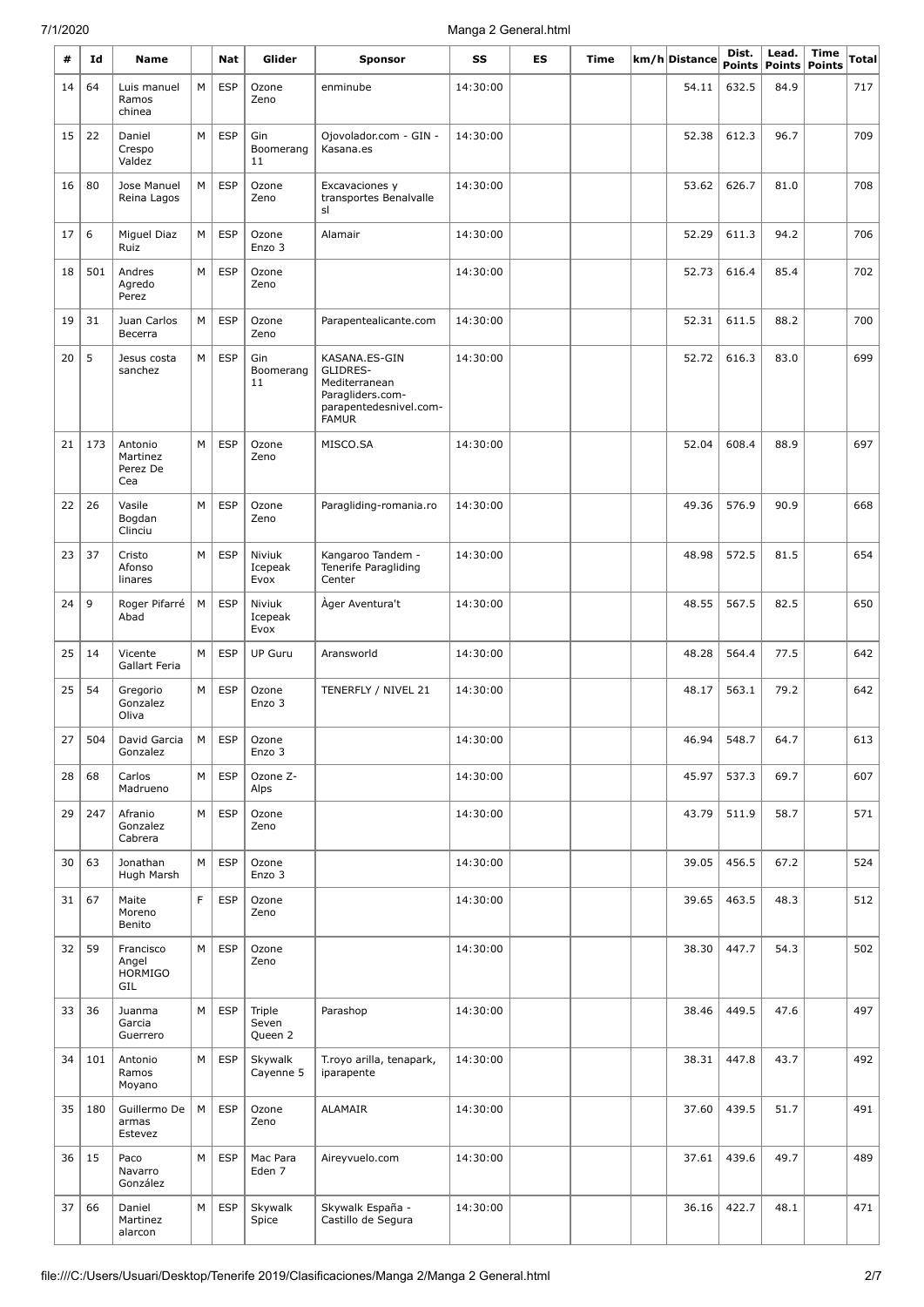| #  | Id  | <b>Name</b>                       |   | Nat        | Glider                      | <b>Sponsor</b>                             | SS       | ES | Time | km/h Distance | Dist.<br><b>Points</b> | Lead.<br>Points | Time<br><b>Points</b> | Total |
|----|-----|-----------------------------------|---|------------|-----------------------------|--------------------------------------------|----------|----|------|---------------|------------------------|-----------------|-----------------------|-------|
| 38 | 74  | Miguel<br>Fajardo<br>Hermoso      | M | <b>ESP</b> | Ozone<br>Zeno               | Alamair                                    | 14:30:00 |    |      | 36.20         | 423.1                  | 46.1            |                       | 469   |
| 39 | 49  | Jorge<br>Rodriguez<br>Gomez       | M | <b>ESP</b> | Ozone<br>Mantra 7           | Licor café                                 | 14:30:00 |    |      | 36.72         | 429.2                  | 37.3            |                       | 467   |
| 40 | 181 | Dario<br>Dandeu                   | М | <b>ESP</b> | Gin<br>Boomerang<br>11      |                                            | 14:30:00 |    |      | 35.95         | 420.3                  | 45.8            |                       | 466   |
| 41 | 217 | Pablo<br>Menchero<br>Garcia Olias | M | <b>ESP</b> | Skywalk<br>Poison<br>XAlps  | <b>MEGAMEC</b>                             | 14:30:00 |    |      | 35.87         | 419.3                  | 43.3            |                       | 463   |
| 42 | 502 | David Cubel<br>Gallarte           | М | <b>ESP</b> | Triple<br>Seven<br>Queen    | TuviTándem                                 | 14:30:00 |    |      | 36.09         | 421.9                  | 35.2            |                       | 457   |
| 43 | 156 | Jaume Font<br>Ferrer              | M | <b>ESP</b> | Axis Venus<br>SC            | <b>HAPPY FLY Tenerife</b>                  | 14:30:00 |    |      | 36.96         | 432.1                  | 22.2            |                       | 454   |
| 44 | 204 | Fabián Déniz<br>Quintana          | M | <b>ESP</b> | Ozone<br>Zeno               |                                            | 14:30:00 |    |      | 35.86         | 419.2                  | 34.2            |                       | 453   |
| 45 | 91  | Fernando<br>Sarralde<br>Vizuete   | M | <b>ESP</b> | Ozone<br>Zeno               | ALMENDRAS SARRALDE                         | 14:30:00 |    |      | 35.95         | 420.3                  | 32.1            |                       | 452   |
| 46 | 500 | Carlos<br>Cervilla diaz           | M | <b>ESP</b> | Gingliders<br>Explorer      | <b>GRANALTURA.ES -</b><br><b>KASANA.ES</b> | 14:30:00 |    |      | 36.70         | 429.1                  | 19.7            |                       | 449   |
| 47 | 146 | Javier<br>Gomez De<br>Segura      | М | <b>ESP</b> | Ozone<br>Swift 4            |                                            | 14:30:00 |    |      | 37.46         | 437.9                  | 6.8             |                       | 445   |
| 48 | 525 | Amando<br>Garcia<br>Gonzalez      | M | <b>ESP</b> | Ozone<br>Mantra 7           | HappyFlyTenerife                           | 14:30:00 |    |      | 35.72         | 417.5                  | 23.5            |                       | 441   |
| 49 | 837 | Jose Tomas<br>Ramirez<br>Muñoz    | M | <b>ESP</b> | Mac Para<br>Eden 7          | Como Aqui Neumaticos<br>El saladar         | 14:30:00 |    |      | 37.47         | 438.0                  | 1.3             |                       | 439   |
| 50 | 55  | Gabriel<br>Cañada<br>Estébanez    | M | <b>ESP</b> | Windtech<br>Duster          | Windtech Paragliders                       | 14:30:00 |    |      | 35.70         | 417.3                  | 17.0            |                       | 434   |
| 51 | 159 | Rodrigo<br>Pleguezuelos<br>Gómez  | M | <b>ESP</b> | Nova<br>Mentor 5            | MyCris - Granaltura.es                     | 14:30:00 |    |      | 36.82         | 430.4                  |                 |                       | 430   |
| 52 | 16  | Roman<br>Olyukhnych               | М | <b>ESP</b> | Ozone<br>Zeno               | APCO                                       | 14:30:00 |    |      | 34.32         | 401.1                  | 28.3            |                       | 429   |
| 53 | 283 | Augusto<br>Clemente<br>Ramirez    | M | <b>ESP</b> | Ozone<br>Delta 3            |                                            | 14:30:00 |    |      | 35.51         | 415.0                  | 4.4             |                       | 419   |
| 54 | 993 | Josu<br>Gisasola                  | М | <b>ESP</b> | UpSummit<br>Xc <sub>4</sub> | Federación Vasca -<br>Sosola Baserria      | 14:30:00 |    |      | 34.09         | 398.5                  |                 |                       | 399   |
| 55 | 56  | Jean marc<br>Malhonda             | М | <b>ESP</b> | <b>UP Guru</b>              | flytenerife                                | 14:30:00 |    |      | 29.21         | 341.5                  | 19.4            |                       | 361   |
| 56 | 212 | Francisco<br>Arenas<br>Hernando   | M | <b>ESP</b> | Advance<br>Omega 9          | no                                         | 14:30:00 |    |      | 30.51         | 356.6                  |                 |                       | 357   |
| 57 | 447 | Jordi Roset<br>Llobet             | M | <b>ESP</b> | Ozone<br>Alpina 3           |                                            | 14:30:00 |    |      | 27.79         | 324.8                  |                 |                       | 325   |
| 58 | 756 | Rika de Kam                       | F | <b>ESP</b> | Mac Para<br>Elan 2          | AL INMO Algodonales<br>Inmobiliario        | 14:30:00 |    |      | 23.11         | 270.1                  |                 |                       | 270   |
| 59 | 829 | Silvio<br>Zugarini                | М | <b>ESP</b> | Nova<br>Mentor 6            | mi bolsillo                                | 14:30:00 |    |      | 22.97         | 268.5                  |                 |                       | 269   |
| 60 | 52  | Chechu<br>Martinez<br>Rojano      | M | <b>ESP</b> | Skywalk<br>Spice            |                                            | 14:30:00 |    |      | 22.79         | 266.4                  |                 |                       | 266   |
| 61 | 61  | Miguel<br>Villarta                | M | <b>ESP</b> | Skywalk<br>Cayenne 5        | FAMILIA VILLARTA                           | 14:30:00 |    |      | 21.66         | 253.2                  |                 |                       | 253   |
| 62 | 512 | Eva Vinuesa<br>Prieto             | F | <b>ESP</b> | Ozone<br>Rush 5             |                                            | 14:30:00 |    |      | 21.27         | 248.7                  |                 |                       | 249   |
| 63 | 262 | Miquel Angel<br>Pifarré Boix      | M | <b>ESP</b> | Nova Triton                 | Àger Aventura't                            | 14:30:00 |    |      | 20.58         | 240.5                  |                 |                       | 241   |
| 64 | 82  | Diego<br>Echegoyen<br>Mendioroz   | М | <b>ESP</b> | MACPARA<br>Eden 7           |                                            | 14:30:00 |    |      | 15.86         | 185.4                  |                 |                       | 185   |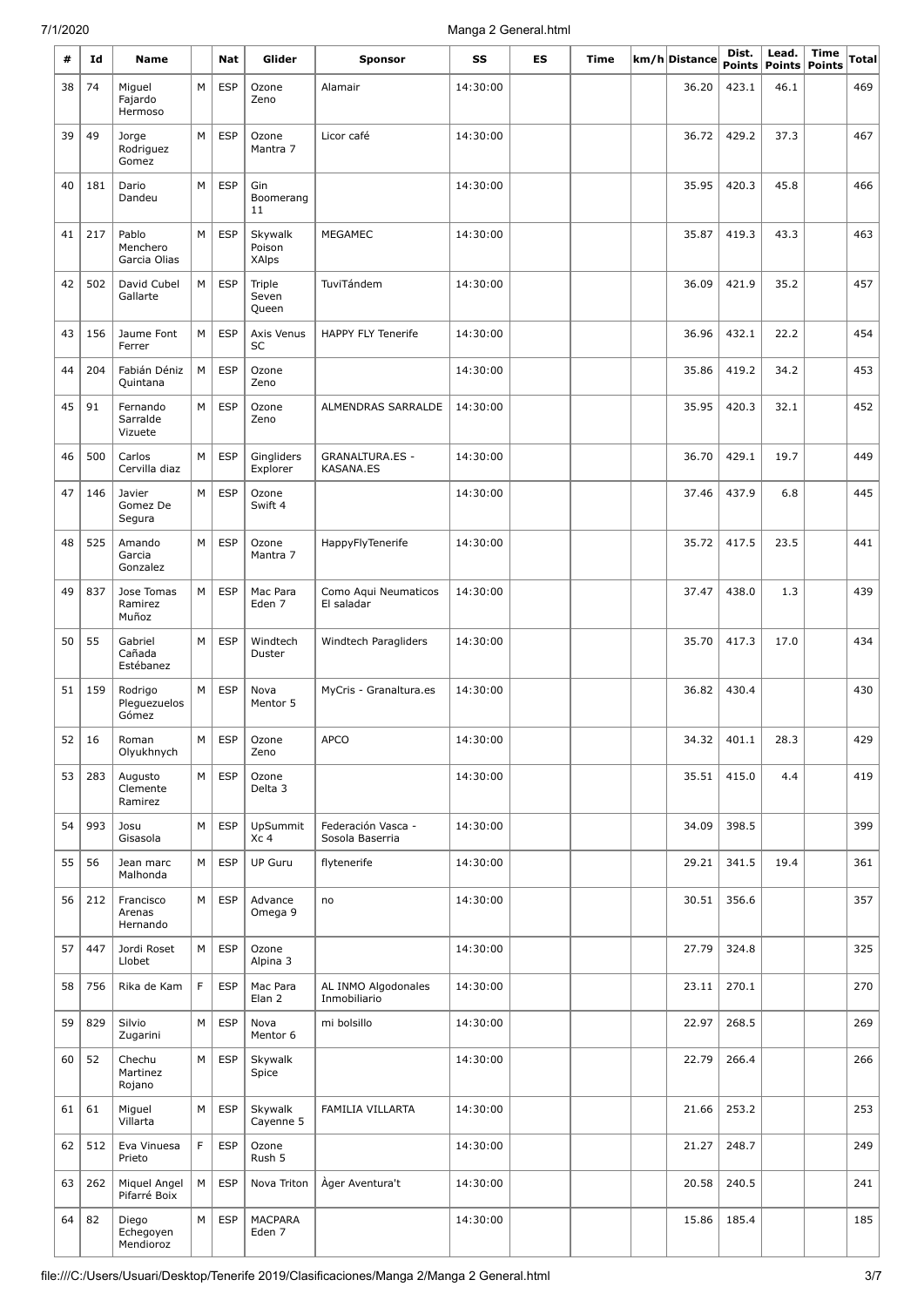| #  | Id  | <b>Name</b>                        |   | Nat        | Glider                      | <b>Sponsor</b>                      | SS       | <b>ES</b> | <b>Time</b> | km/h Distance | Dist. | Lead.<br>Points   Points   Points | <b>Time</b> | Total |
|----|-----|------------------------------------|---|------------|-----------------------------|-------------------------------------|----------|-----------|-------------|---------------|-------|-----------------------------------|-------------|-------|
| 65 | 177 | Miquel Casas<br>Suarez             | М | <b>ESP</b> | Ozone<br>Alpina 2           |                                     | 14:30:00 |           |             | 15.49         | 181.1 |                                   |             | 181   |
| 66 | 517 | Fernando<br>Echechipia<br>Urabayen | м | <b>ESP</b> | Ozone<br>Delta <sub>3</sub> |                                     | 14:30:00 |           |             | 15.29         | 178.7 |                                   |             | 179   |
| 67 | 514 | Jon Villares<br>echaide            | М | <b>ESP</b> | Advance XI                  |                                     | 14:30:00 |           |             | 15.26         | 178.4 |                                   |             | 178   |
| 68 | 754 | Jan<br>Hooyberghs                  | M | <b>ESP</b> | Mac Para<br>Elan 2          | AL INMO Algodonales<br>Inmobiliario | 14:30:00 |           |             | 15.07         | 176.2 |                                   |             | 176   |
| 69 | 28  | David<br>Villarta                  | м | <b>ESP</b> | Ozone<br>Zeno               | VILLARTA Family,                    | 14:30:00 |           |             | 12.84         | 150.1 |                                   |             | 150   |
| 70 | 109 | Arcadio<br>Carbo<br>Capafons       | M | <b>ESP</b> | Ozone<br>Delta 3            |                                     | 14:30:00 |           |             | 4.27          | 49.9  |                                   |             | 50    |
| 71 | 149 | Javier<br>Sanchez<br>Casado        | м | <b>ESP</b> | Nova<br>Mentor 5            |                                     | 14:30:00 |           |             | 4.00          | 46.8  |                                   |             | 47    |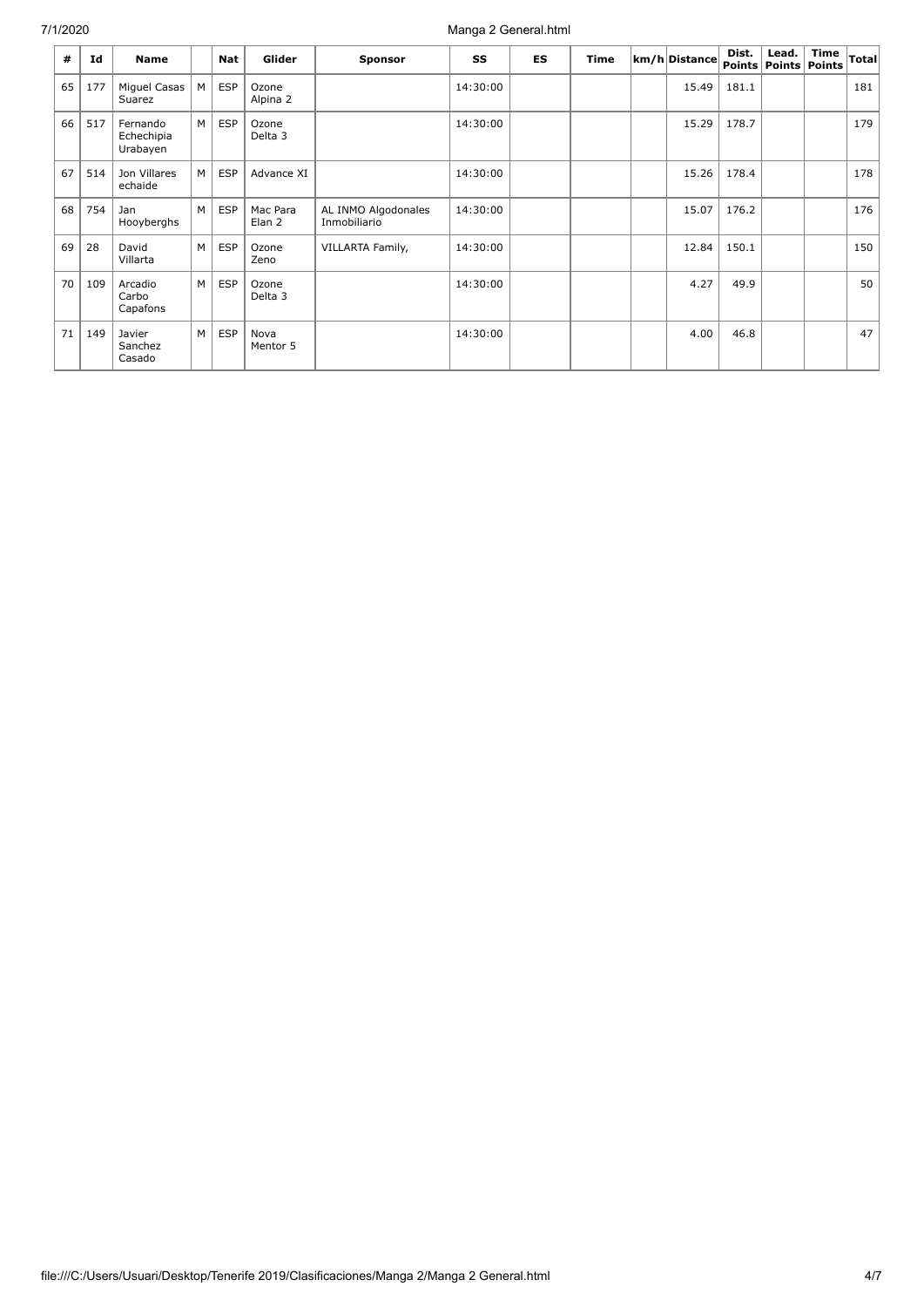**Pilots absent from task (ABS)**

**Id Name**

**Pilots not yet processed (NYP)**

**Id Name**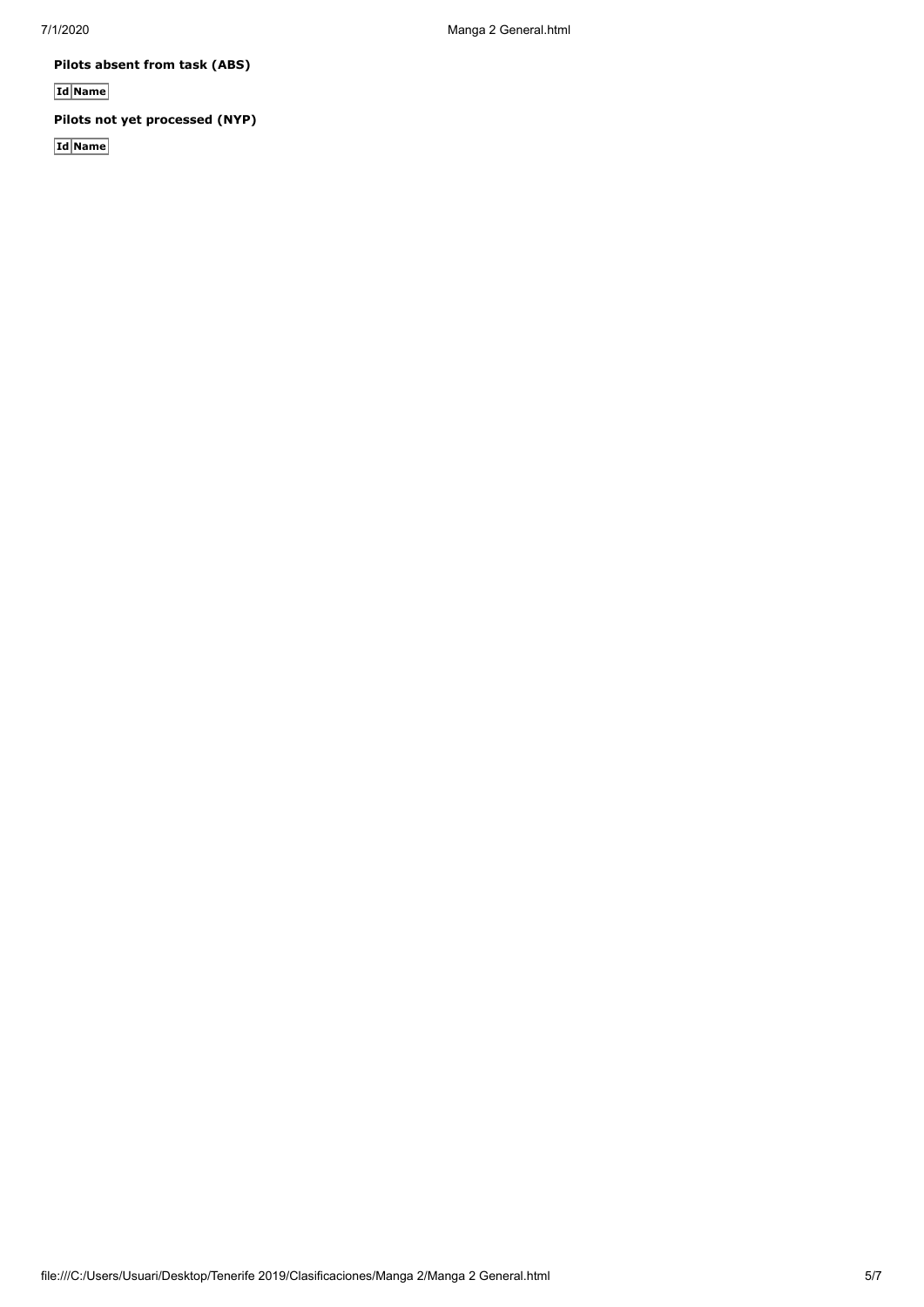# **Task statistics**

| param                           | value                |
|---------------------------------|----------------------|
| ss distance                     | 54.139               |
| task distance                   | 55.943               |
| launch to ess distance          | 55.664               |
| no_of_pilots_present            | 84                   |
| no_of_pilots_flying             | 84                   |
| no_of_pilots_lo                 | 69                   |
| no_of_pilots_reaching_nom_dist  | 69                   |
| no_of_pilots_reaching_es        | 16                   |
| no_of_pilots_reaching_goal      | 15                   |
| sum_flown_distance              | 3322.534             |
| best_dist                       | 55.943               |
| best time                       | 1.829                |
| worst_time                      | 2.55583333333333     |
| no_of_pilots_in_competition     | 84                   |
| no_of_pilots_landed_before_stop | 0                    |
| sum_dist_over_min               | 2988.775             |
| sum real dist over min          | 2988.775             |
| sum_flown_distances             | 3322.534             |
| best_real_dist                  | 55.943               |
| last_start_time                 | 2019-12-06T14:30:00Z |
| first_start_time                | 2019-12-06T14:30:00Z |
| first_finish_time               | 2019-12-06T16:19:43Z |
| max_time_to_get_time_points     | 3.181                |
| no_of_pilots_with_time_points   | 15                   |
| goalratio                       | 0.179                |
| arrival_weight                  | 0                    |
| departure_weight                | 0                    |
| leading_weight                  | 0.061                |
| time_weight                     | 0.285                |
| distance_weight                 | 0.654                |
| smallest_leading_coefficient    | 1.026                |
| available_points_distance       | 653.96               |
| available_points_time           | 235.483              |
| available_points_departure      | 0                    |
| available_points_leading        | 110.557              |
| available_points_arrival        | 0                    |
| time_validity                   | 1                    |
| launch_validity                 | 1                    |
| distance_validity               | 1                    |
| stop_validity                   | 1                    |
| day_quality                     | 1                    |
|                                 | 1                    |
| ftv_day_validity                |                      |
| time_points_stop_correction     | 0                    |

# **Scoring formula settings**

| param    | value          |
|----------|----------------|
| id       | <b>PWC2017</b> |
| min_dist |                |